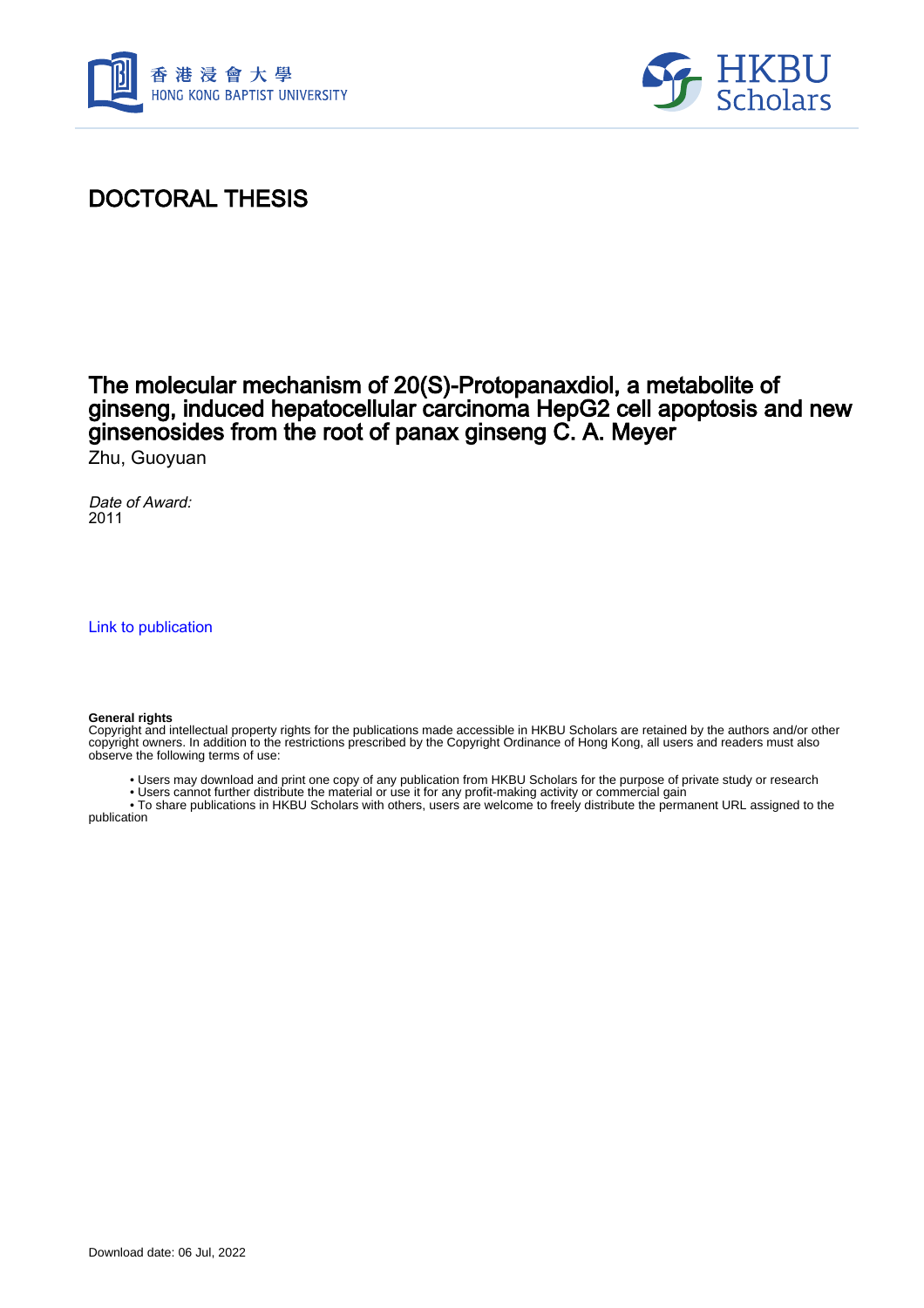**The Molecular Mechanism of 20(***S***)-Protopanaxdiol, A Metabolite of Ginseng, Induced Hepatocellular Carcinoma HepG2 Cell Apoptosis and New Ginsenosides from the Root of**  *Panax ginseng* **C. A. Meyer** 

#### **ZHU Guoyuan**

**A thesis submitted in partial fulfillment of the requirements** 

**for the degree of Doctor of Philosophy** 

**Principal Supervisor: Prof. FONG Wang Fun** 

**Hong Kong Baptist University** 

**June 2011**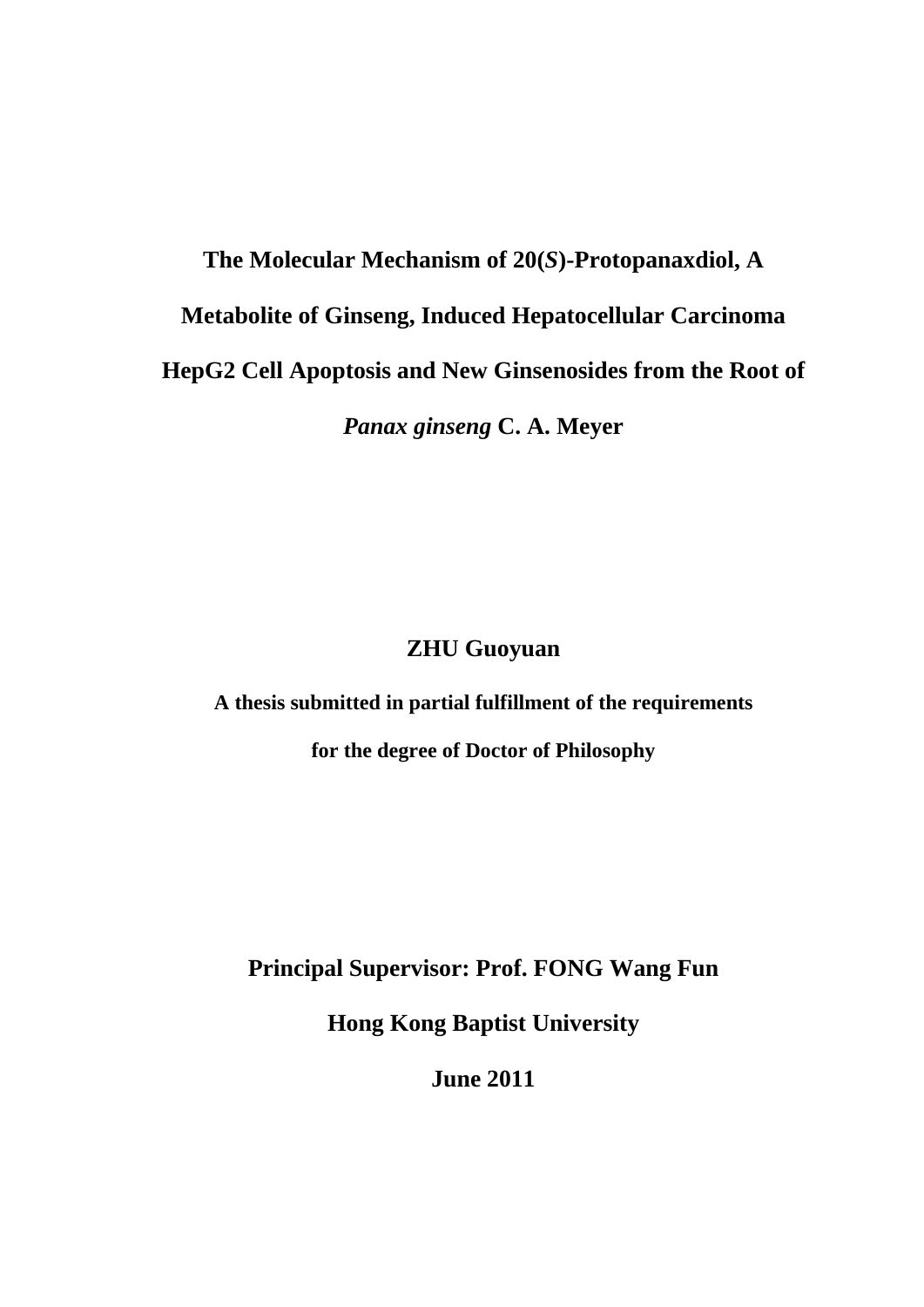#### **ABSTRACT**

Ginseng, clinically used for thousands of years in China, is now one of the most popular phytomedicines worldwide. Ginsenosides are widely accepted as pharmacologically active components of ginseng from which more than 80 protopanaxadiol (PPD) and protopanaxatriol (PPT) type ginsenosides have been identified and characterized. Upon oral consumption, PPD and PPT type ginsenosides were partly transformed into their respective end metabolites, PPD and PPT. It has been reported that PPD has cytotoxicity on various cancer cell lines, but the molecular mechanism of the action is largely undefined. In this study, we showed the chemical diversity and complexity of ginsenosides in the root of *P. ginseng* and the molecular mechanism of PPD-induced HepG2 cell apoptosis.

Chapter 3 demonstrates the phytochemical studies on the n-butanol fraction of ethanol extracts of root of *Panax ginseng* which led to the isolation of 41 compounds. Six new PPT-type ginsenosides (ginsenosides Re1-6, **1**-**6**), six new PPD-type ginsenosides (ginsenosides  $Ra_{4-9}$ , **7-12**) and a new phenolic glycoside  $[4-(1-E-propenyl)-2$ methoxyphenyl 1-*O*-*β*-D-apiofuranosyl (1→6)-*β*-D-glucopyranoside, **13**] were determined together with twenty eight known compounds including ten PPT-type ginsenosides [ginsenosides Re  $(14)$ , Rf  $(15)$ , Rg<sub>1</sub> $(16)$ , Rg<sub>2</sub> $(17)$ , 20-gluco-ginsenoside Rf (18), koryoginsenoside R<sub>1</sub> (19), notoginsenoside R<sub>1</sub> (20), R<sub>2</sub> (21), N (22), and yesanchinoside D (23)], fourteen PPD-type ginsenosides [ginsenoside Ra<sub>1</sub> (24), Ra<sub>2</sub> (25), Rb1 (**26**), Rb2 (**27**), Rb3 (**28**), Rc (**29**), Rd (**30**), Rs1 (**31**), Rs2 (**32**), malonyl-ginsenoside Rb1 (**33**), gypenoside XVII (**34**), pseudoginsenoside RC1 (**35**), quinquenoside R1 (**36**), and vinaginsenoside R16 (**37**)], an oleanane-type triterpenoid [ginsenoside Ro (**38**)], two phenolic glycosides [4-allyl-2-methoxyphenyl 6-*O*-*β*-D-apiosyl(1 → 6)-*β*-D-glucoside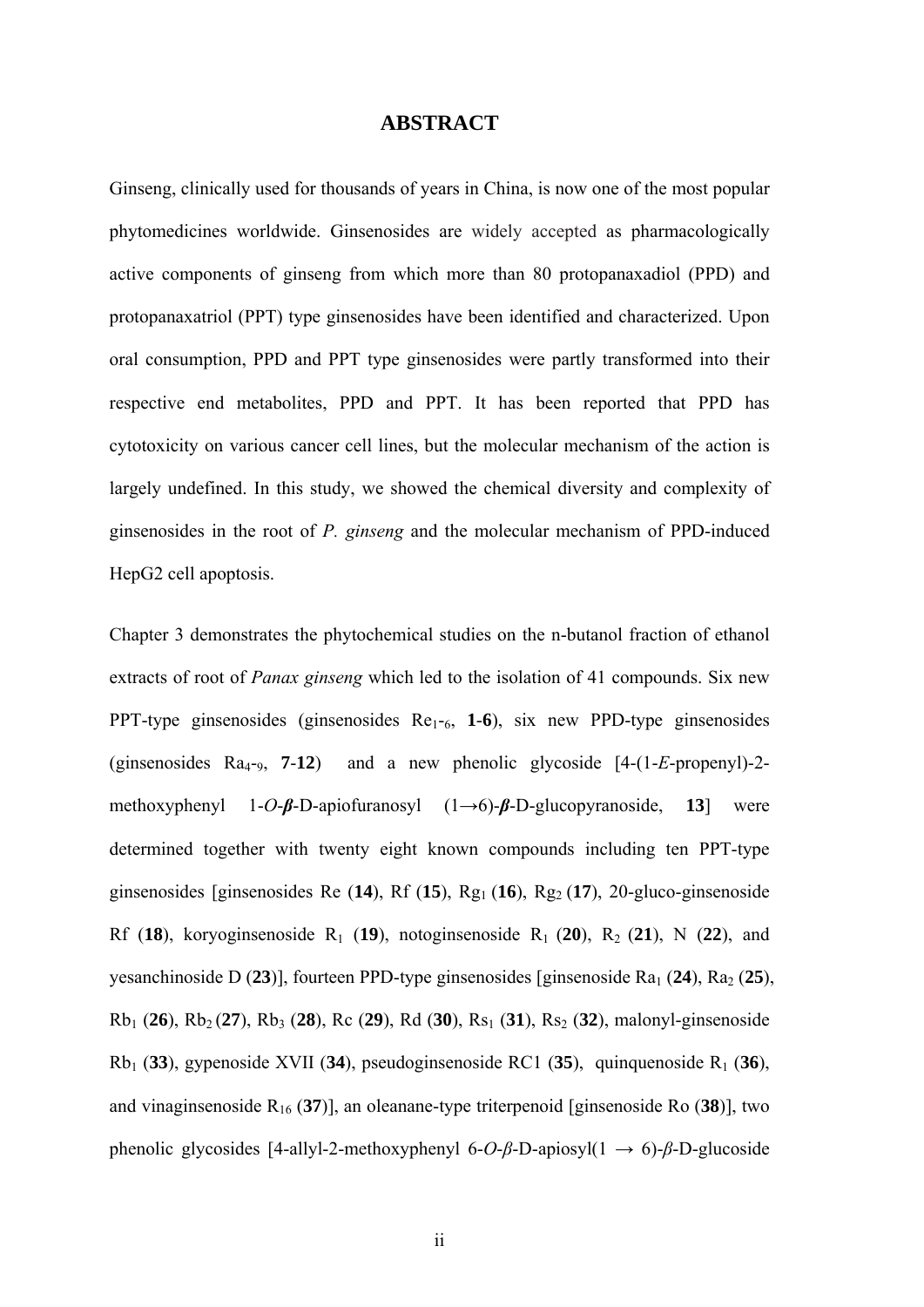(39) and eugenol 4-*O*-rhamnosyl (1  $\rightarrow$  2) glucoside (40)] and a purin glycoside [adenosine (**41**)]. Their structures were elucidated by using spectroscopic methods including 1D and 2D-NMR, high resolution MS and chemical transformation. The unusual *α*-D-glucopyranosyl-(1→3)-*β*-D-glucopyranosyl side chain (as found in compounds **1** and **2**) and the eugenol derivatives (compounds **13**, **39** and **40**) were reported in the genus *Panax* for the first time.

 Studies in Chapter 4 showed that PPD inhibited the cell growth and induced apoptosis in human hepatocarcinoma HepG2 cells. PPD induced the intrinsic as well as the extrinsic apoptotic pathways. PPD treated cells showed a massive cytoplasmic vacuolization and a dramatic change of Endoplasmic reticulum (ER) morphology. The occurrence of ER stress was supported by the observations that PPD treatment affected the ER stress-associated genes and proteins expression. PPD induced the phosphorylation of PERK and eIF2 $\alpha$ , the splicing of XBP1 mRNA, and the cleavage of AFT6, suggested that PPD activated the three previously described arms of unfolded protein response (UPR). These observations suggest that PPD-induced apoptosis involves an ER stress response. Knockdown of one of the three UPR limbs by specific siRNA did not affect the PPD-induced apoptosis but transfection of cells with CHOP siRNA significantly reduced the PPD-mediated apoptosis. Western blotting analysis showed that PPD-stimulated downregulation of Bcl-2 protein, increase of DR5 protein, activation of caspase-8 and cleavage of PARP were significantly inhibited in CHOP knockdown cells. Taken together, these observations support the hypothesis that PPD induces HepG2 cell apoptosis through ER stress pathway which may provide a new target pathway for cancer chemotherapy using ginsenosides.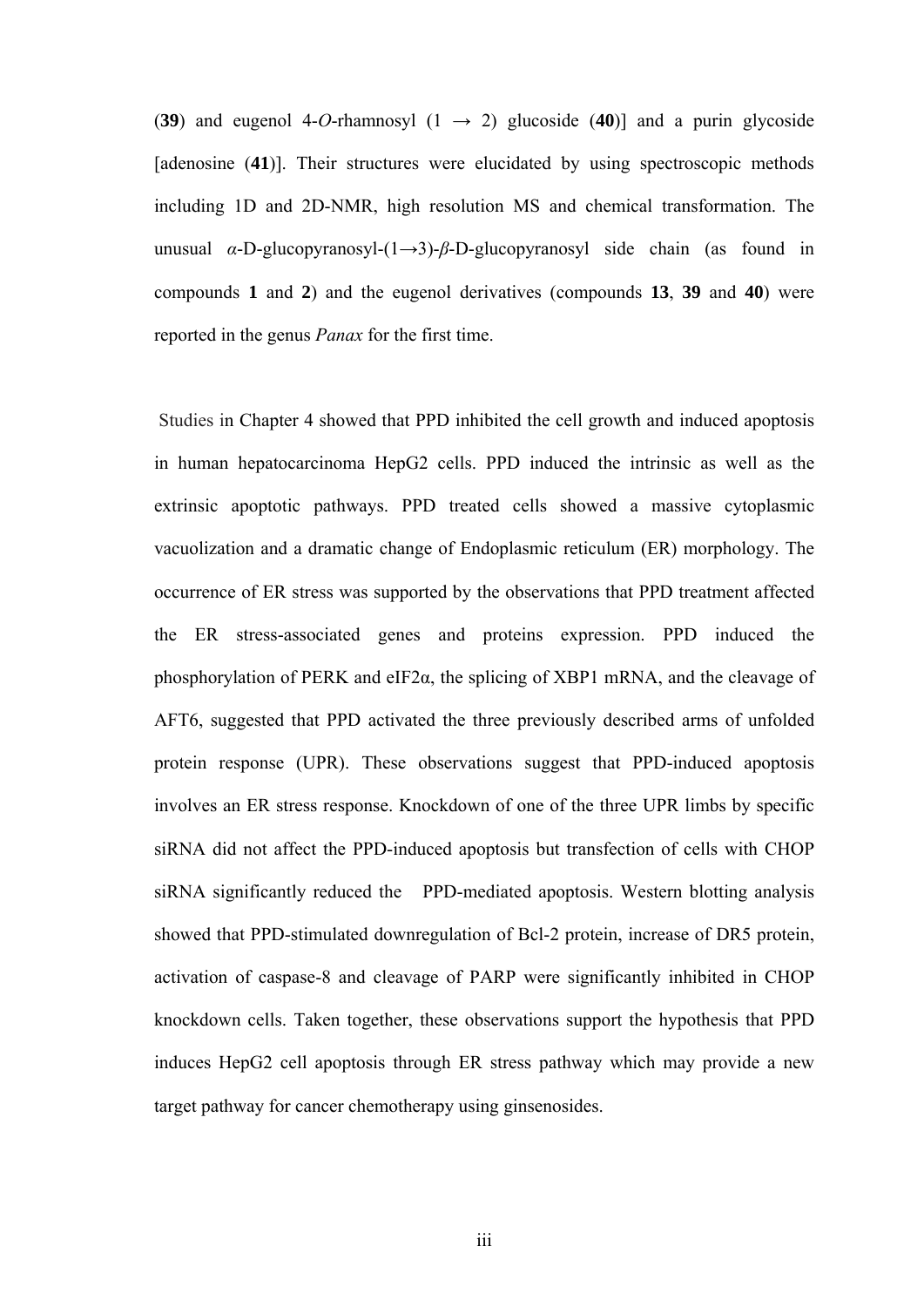In conclusion, this study provides a new insight to the role of ER stress in PPD- induced HepG2 cell apoptosis and the exploitation of these findings may facilitate the establishment a new molecular target of PPD and PPD-type ginsenosides and lead to the development of new PPD analogs for cancer chemotherapy. As for phytochemical study of ginseng, 13 new compounds have been isolated and characterized. The existence of these new components illustrates the chemical diversity and complexity of saponins in *P. ginseng*.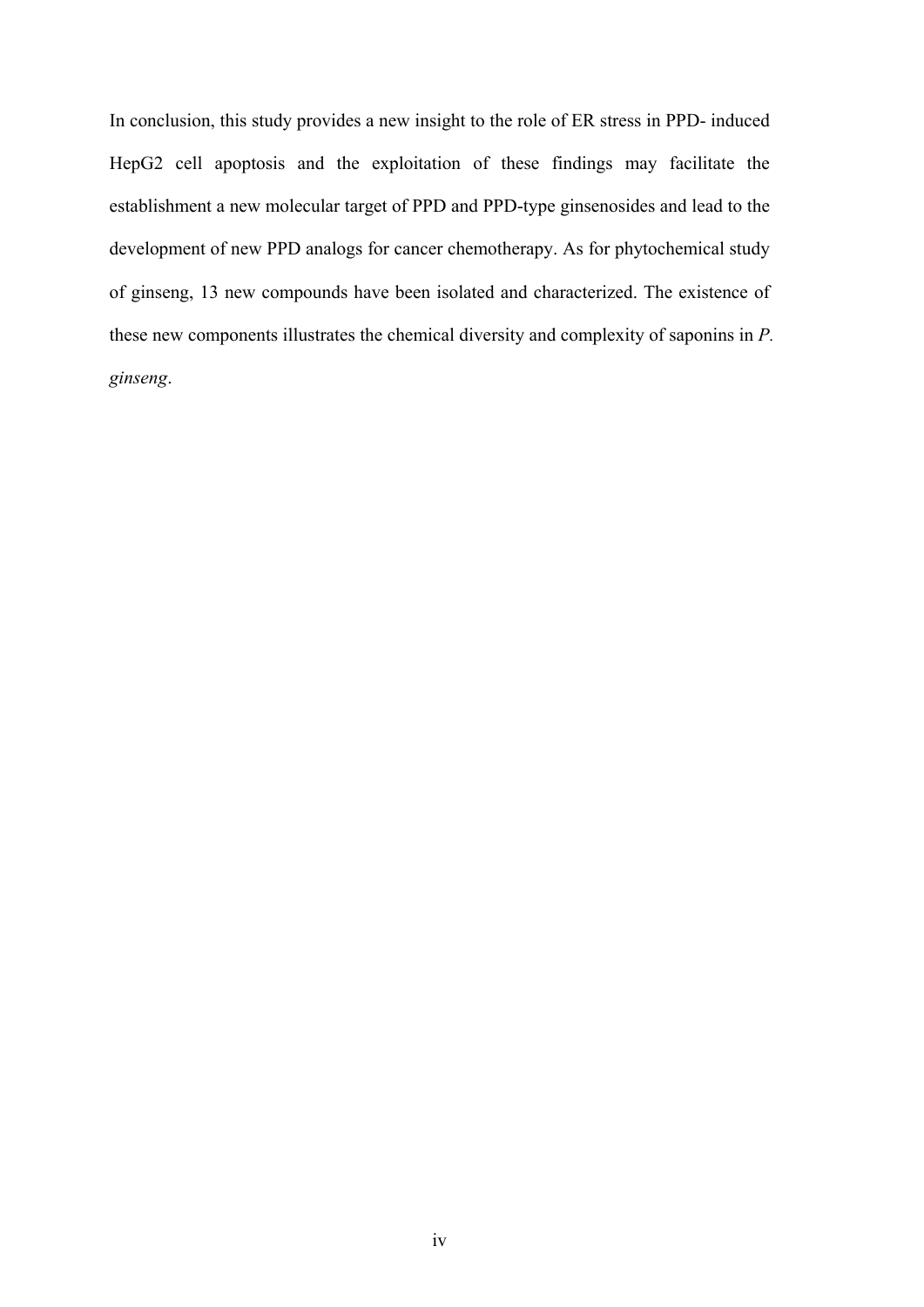### **TABLE OF CONTENTS**

| 1.1.1.2. Saponins from the Red Ginseng, the Leaves, Flower Buds, |  |
|------------------------------------------------------------------|--|
|                                                                  |  |
|                                                                  |  |
|                                                                  |  |
|                                                                  |  |
|                                                                  |  |
|                                                                  |  |
|                                                                  |  |
|                                                                  |  |
|                                                                  |  |
|                                                                  |  |
|                                                                  |  |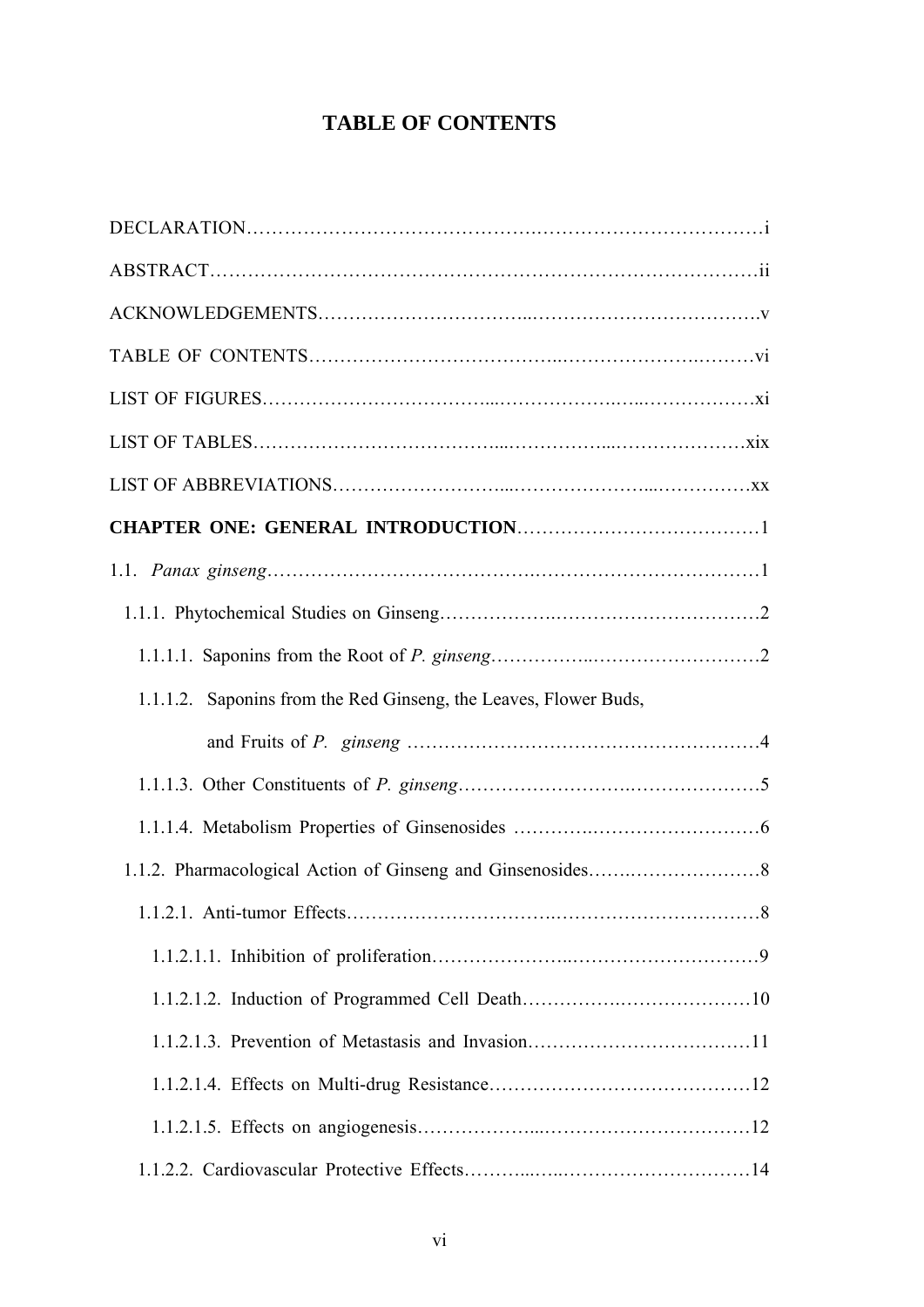| 1.2. Endoplasmic Reticulum and Endoplasmic Reticulum Stress19 |  |
|---------------------------------------------------------------|--|
|                                                               |  |
|                                                               |  |
|                                                               |  |
|                                                               |  |
|                                                               |  |
|                                                               |  |
|                                                               |  |
|                                                               |  |
|                                                               |  |
|                                                               |  |
|                                                               |  |
|                                                               |  |
|                                                               |  |
|                                                               |  |
|                                                               |  |
|                                                               |  |
|                                                               |  |
|                                                               |  |
|                                                               |  |
|                                                               |  |
|                                                               |  |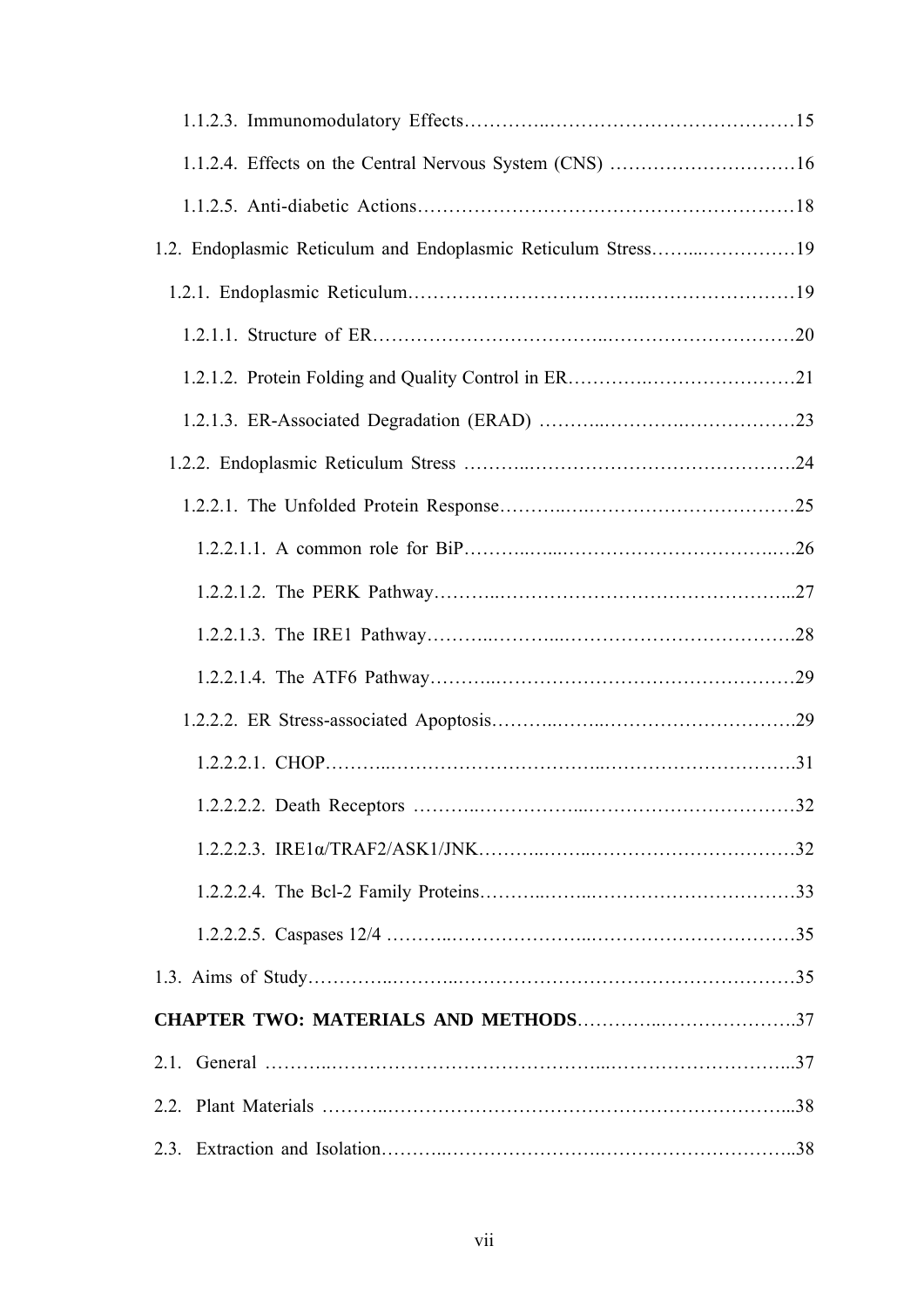| 2.5.    |                                                                        |  |
|---------|------------------------------------------------------------------------|--|
|         | 2.6. Preparation of 20(S)-Protopanaxadiol and 20(S)-Protopanaxatriol45 |  |
|         | 2.7. Chemicals and antibodies for cell biological experiments46        |  |
|         |                                                                        |  |
|         |                                                                        |  |
|         |                                                                        |  |
|         |                                                                        |  |
|         |                                                                        |  |
| 2.11.   |                                                                        |  |
| 2.12.   |                                                                        |  |
| 2.13.   |                                                                        |  |
| 2.14.   |                                                                        |  |
| 2.15.   | Reverse Transcription-Polymerase Chain Reaction (RT-PCR) 51            |  |
| 2.16.   |                                                                        |  |
| 2.17.   |                                                                        |  |
|         |                                                                        |  |
| 2.18.1. |                                                                        |  |
| 2.18.2. |                                                                        |  |
| 2.18.3. |                                                                        |  |
| 2.18.4. |                                                                        |  |
| 2.18.5. |                                                                        |  |
| 2.18.6. |                                                                        |  |
| 2.19.   |                                                                        |  |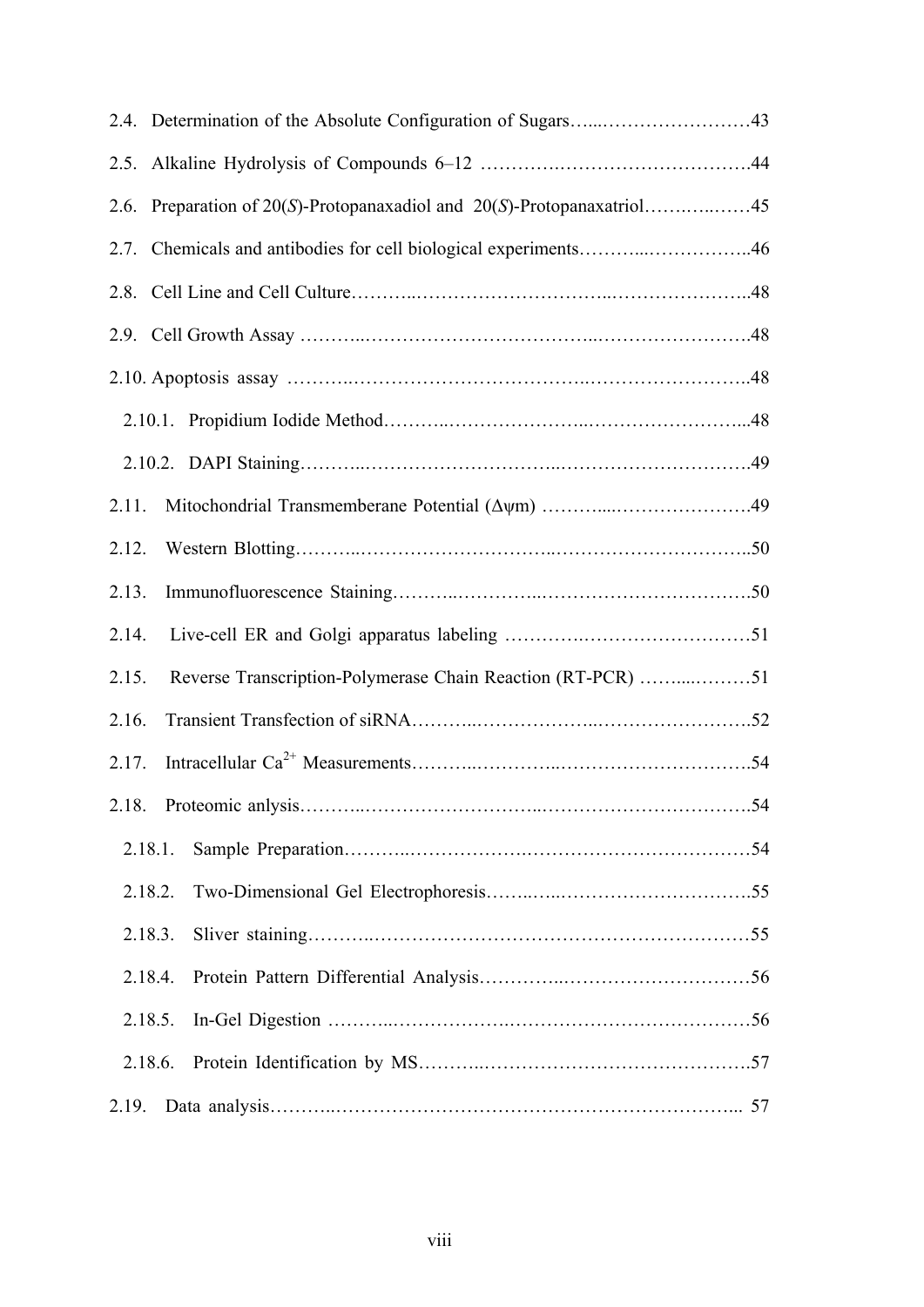#### **CHAPTER THREE: NEW GINSENOSIDES FROM THE ROOT OF** *PANAX*

| 3.2.1. Structure Elucidation of New Compounds from the Root of Panax Ginseng |
|------------------------------------------------------------------------------|
|                                                                              |
|                                                                              |
|                                                                              |
|                                                                              |
| 3.2.2. Identification of Known Compounds from the Root of Panax Ginseng      |
|                                                                              |
|                                                                              |
|                                                                              |
|                                                                              |
|                                                                              |
|                                                                              |
| CHAPTER FOUR: 20(S)-PROTOPANAXADIOL, A METABOLITE OF                         |
| GINSENG, INDUCED HUMAN HEPATOCELLULAR CARCINOMA HEPG2                        |
| CELL APOPTOSIS THROUGH ENDOPLASMIC RETICULUM                                 |
|                                                                              |
|                                                                              |
|                                                                              |
| 4.2.1. PPD Inhibited Cell Growth and Induced Apoptosis in HepG2 Cells117     |
|                                                                              |
| 4.2.3. PPD Induced Cytoplasmic Vacuolization and Endoplasmic Reticulum       |